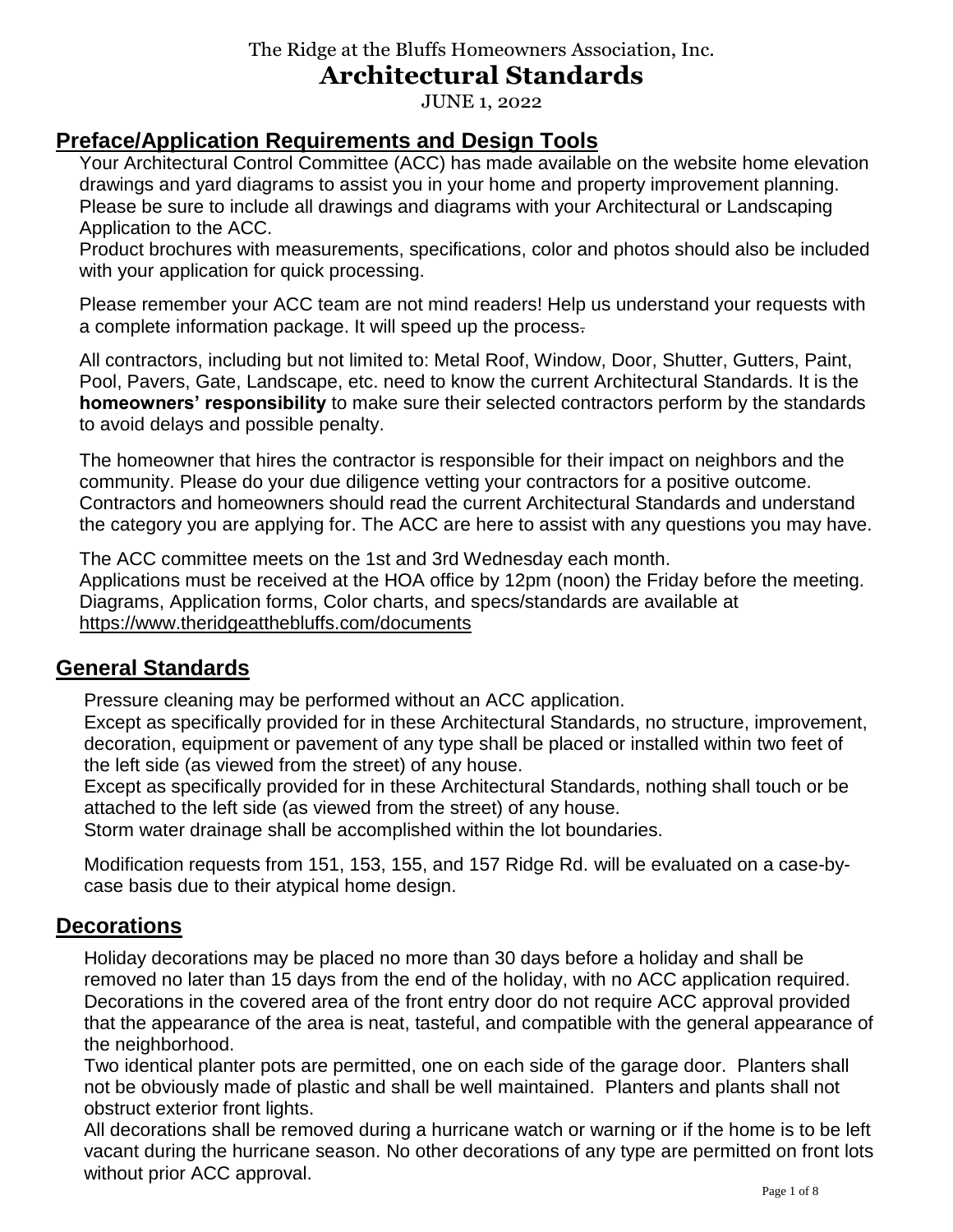## **Architectural Standards**

JUNE 1, 2022

#### **House Numbers**

Numbers shall be black, block style, numbers only, 5" high, individually mounted and shall be maintained in the original location (right quoin). Existing 4" numbers may remain until replacement is required for any reason. No ACC application is required to replace numbers.

## **Exterior Light Fixtures**

With the exception of holiday decoration placed in accordance with these Standards, light emitted from all exterior fixtures shall be white, with a maximum color temperature of 3,000k, and maximum light output of 1,600 lumens

No exterior light may create a nuisance to another home or to the street.

Three (3) exterior front light fixtures shall be maintained, and in their original locations. Light fixtures shall be black, dark bronze, white or silver.

Light fixture color shall contrast with house color e.g. No white on white. All three exterior lights shall be the same design.

Front door light may use a smaller version of the garage lights, within the same permitted dimensions.

Dimensions shall be within the following limits: Height: 14" to 30" Width: 4.5" to 12" Depth: up to 10" (measured from wall)

In addition to the three original fixtures above, two (2) or three (3) evenly spaced, recessed soffit lights may be installed over the garage door in soffit that is horizontal.

Additional "Security" lights may be permitted and shall be sensor controlled such that light remains on a maximum of 15 minutes after motion is detected. Such light fixtures shall not be unsightly. Motion controlled flood lights are permitted from the garage side entry door to the rear patio area and may not aim into adjacent properties.

#### **Gate/Wall/Fence**

Gate/Wall separating front and rear of lot:

Original walls on either side of gate shall not be replaced by fence. If removed for any reason, shall be replaced with an identical wall including size and shape.

**Sides** 

Both sides shall be the same overall height.

Concrete/stucco wall height shall be at least 48" and no more than 54" as originally constructed.

"Rails" are defined as the metal component attached to the top of a concrete wall. Rails shall have no inserts or other embellishments.

Sides shall be straight across the top. (No arches or curves)

Rails may be up to 12" high, as long as concrete/stucco and rail do not exceed a combined height of 64".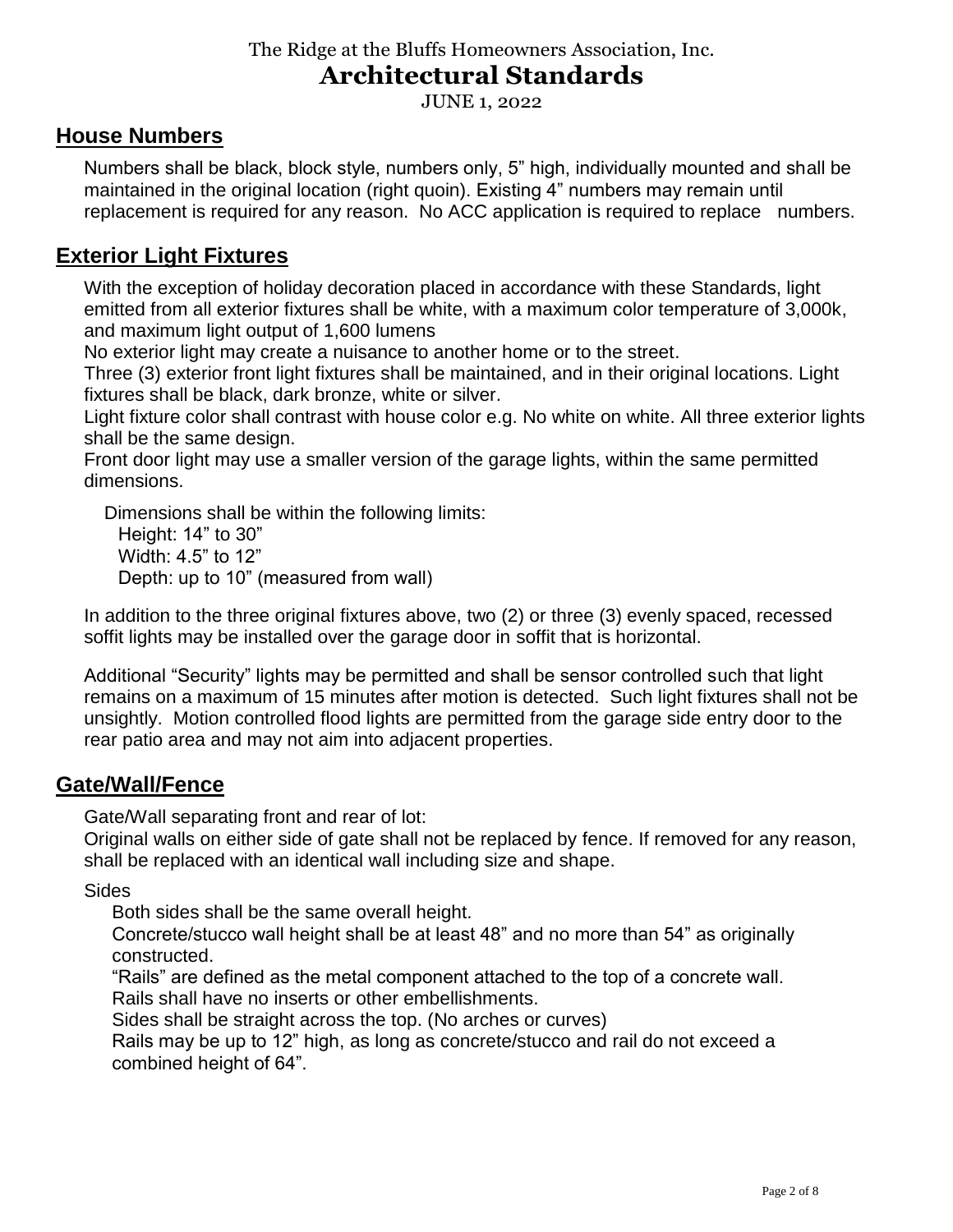## **Architectural Standards**

JUNE 1, 2022

Gate, Refer to *Diagram 7*

Flat top (square) gate shall be the same height as sides.

Arched top gate may be up to 6" over sides. Maximum 64" high measured from walking surface, constant radius only.

If arched, arch shall begin and end at height of side walls.

Gate inserts are optional. Maximum sizes are as follows: Oval 20"x14", Round 14" diameter, Square 14".

Colors:

All metal gate/rail components shall be the same color. Color may be: Dark Bronze, White, or Black

Concrete walls shall be painted house color.

No wall or gate shall touch or be attached to the left side (as viewed from the street) of any house. With the exception of rails, as defined in this section, decorations of any type are not to be placed or installed on any wall.

All fences and/or gates bordering any common area shall remain original style and color and shall meet all regulatory codes and standards. Refer to *Diagram 8*

#### **Gutters**

Gutter color shall either be trim color, or roof color if house has a metal roof. *Mill finish is not permitted.*

Leaders/downspouts shall be house color.

Gutter system may not discharge onto or through any adjacent lot. Neighbor is expressly prohibited from waiving this requirement.

See *Diagram 3* for permitted gutter and leader/downspout locations.

#### **Driveway/Walkway**

Permitted front lot paving coverage and boundaries are shown on *Diagram 6*.

Asphalt/blacktop/bituminous concrete paving material is prohibited anywhere on any lot.

Walkway from driveway to front door area (indicated by grid) may be up to five feet wide, but may flare to seven feet at transition to driveway and front door area.

Planter area against garage wall from side entry door to front of garage shall be a minimum of 15' by 2'.

Paved area may not have elements above the walking surface. e.g. raised borders All landscape (sod, beds, etc.) shall be properly graded to be flush with all paving and eliminate any "cliff" effect and the need for retention measures.

Sod is not permitted between walkway and garage. If sod is used in the permitted paver area between the walkway and the adjacent owner's easement, it may not be reduced to less than 3 feet at any point to allow access for mowing.

Driveway shall maintain rectangular shape with straight apron lines (no curved aprons) Paved area may not be closer than 2 feet from neighbor's house. Neighbor is expressly prohibited from waiving this requirement.

Perimeter of pavers shall be cemented below grade.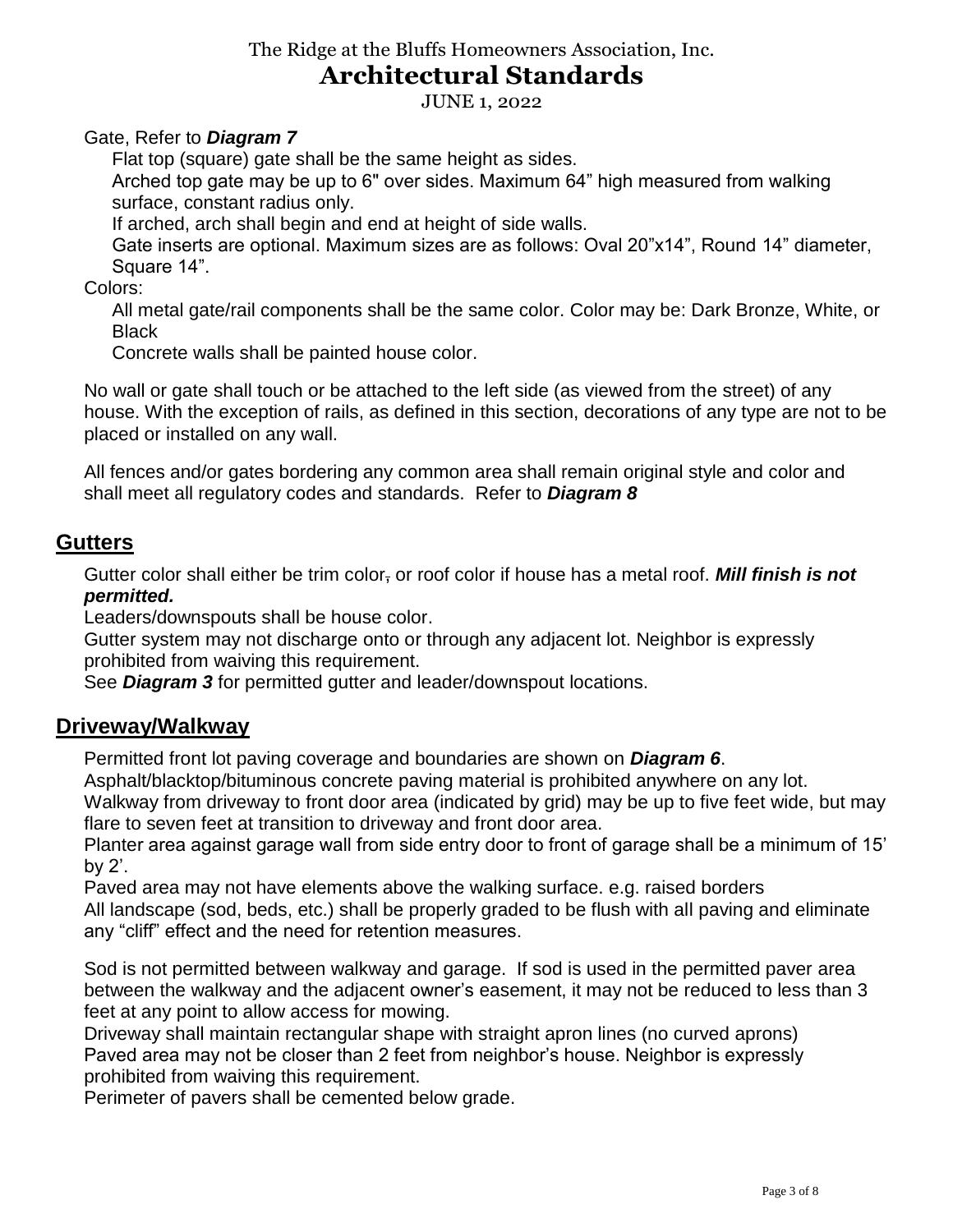## **Architectural Standards**

JUNE 1, 2022

Driveway, garage apron and walkway on front of lot shall be maintained free of damage, cracks, obvious discoloration or other deterioration in appearance. If concrete, these surfaces may be stained. The stain shall be H&C Concrete Stain or equivalent, in either Bombay (HC#133) or tinted to match Sherwin Williams Mindful Gray (SW #7016), **and shall incorporate a non-skid product**, and shall not result in a slippery surface. All driveway modifications are subject to ACC approval.

## **Dumpsters and Storage Containers**

Storage containers (e.g. PODS) and waste containers (e.g. dumpsters, roll-offs, dump trailers, bagsters, etc.) shall be placed only on driveway, and may not block sidewalk. *Dumpsters must be placed on protective barrier.*

Containers may remain on property for no more than 90 days. Written requests to the ACC for an extension may be approved for good cause only.

Containers may be used only for material from the lot on which they are placed.

### **Propane Tanks**

All required permits shall be obtained and tanks shall meet all regulatory codes and standards. For underground tanks, no protrusions above grade are permitted. Tank refueling location shall have a flat curb box similar to water meter boxes and shall have a drive-rated lid. Surface tanks must be located behind the gate wall and not visible from the street or neighbor's yard.

## **Roof, Metal**

Aluminum panels only, with a uniform width between 14 to 16 inches and minimum thickness of 0.032 inches, painted with a coating containing 70% KYNAR 500® PVDF resin (or equivalent). Panel style shall be 1.5" standing seam with a striated type profile to minimize unsightly "oil canning" and all panel fasteners (screws, bolts, clips) shall be of stainless steel and be concealed. Panel seams shall be perpendicular to the ridge line and equal across the roof with the center of the panel or the standing seam centered on the middle of the ridge. The rake edges are to be trimmed with a minimum 4" box detail. Variations due to a roof being out of square must be approved by the ACC.

#### **Roof shall have no exposed fasteners, including headwall flashings**.

Existing Roof penetrations (e.g. exhaust vent caps, pipes, skylight trim) may be pre-finished in a closely matching color or painted to match roof panels.

New roof penetrations, including skylights and vents require a separate application and a roof plan.

Drip edge, trim, caps, edges and the like, shall be the same material and factory prefinished color as roof panels.

Field applied coatings are prohibited except as described above, or for touch-up of minor cosmetic damage.

Roof color shall be solid, with a gloss not to exceed 40 GU measured at 60 degrees from horizontal. Permitted roof colors are White, Sandstone, or Metallic Silver.

Coatings of any type which alter the appearance of the roof are prohibited.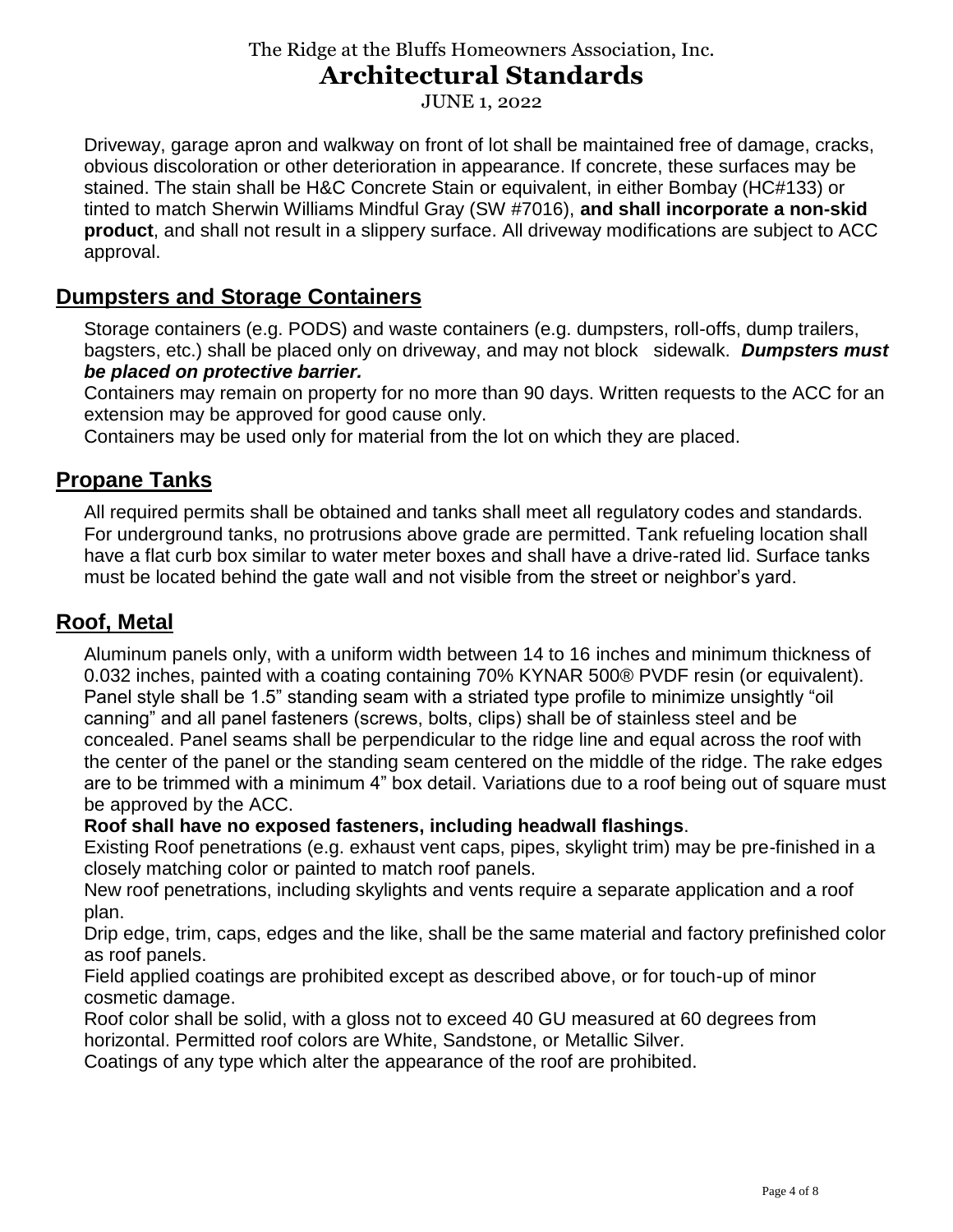## **Architectural Standards**

JUNE 1, 2022

### **Roof, Asphalt Shingle**

GAF-ELK Asphalt Shingle Timberline Prestique 30 High Definition (or equivalent) or

GAF-ELK Asphalt Shingle Timberline Prestique 40 High Definition (or equivalent) Color shall be either Cedar Blend or Shakewood.

Copper Eave drip edge, and rake flashing (2" maximum exposure)

Ridge vent (optional) shall be GAF-ELK Cobra Ridge Vent (or equivalent) only. Metal ridge vents are prohibited.

Goosenecks and any other roof penetrations shall be dark bronze. Coatings of any type which alter the appearance of the roof are prohibited.

### **Shutters**

Approved Types: Accordion Pleated, Rollup, Bahama Shutters, Corrugated Panel.

Decorative shutters such as "colonial type" panels, are prohibited.

Overhead Garage Door opening shall have no shutters, panels, plywood or other covering, whether temporary or permanent.

**Accordion Pleated and Rollup shall be House color**. A closely matching factory prefinished color may be used, subject to ACC approval.

Bahama Shutters may be black, dark bronze, or Trim color. A closely matching factory prefinished color may be used, subject to ACC approval.

Corrugated panels may be clear plastic, galvanized steel, or aluminum, and may be painted the House color as defined in the Painting standards. Panel mounting hardware that remains on the house such as tracks, screws, etc. shall be painted the House color.

Establishment of these standards does not imply, nor does the ACC intend, that shutters of any type shall be closed or mounted except when a home is under threat from a named storm or hurricane

## **Solar Panels**

Where the home front is oriented between North East to North West, installation of the panels shall be on the roof facing away from the street, and shall comply with relevant Florida law. All control equipment shall be mounted in the garage or on the outside wall where the FPL meter is located. Painted to match House Color.

All conduit shall be installed beneath the panels, out of view, or inside the home. All external exposed roof mounting brackets shall be painted to match the roof color. All exposed conduit, mounting brackets, clips, on the exterior garage wall adjacent the FPL panel shall be painted the house color.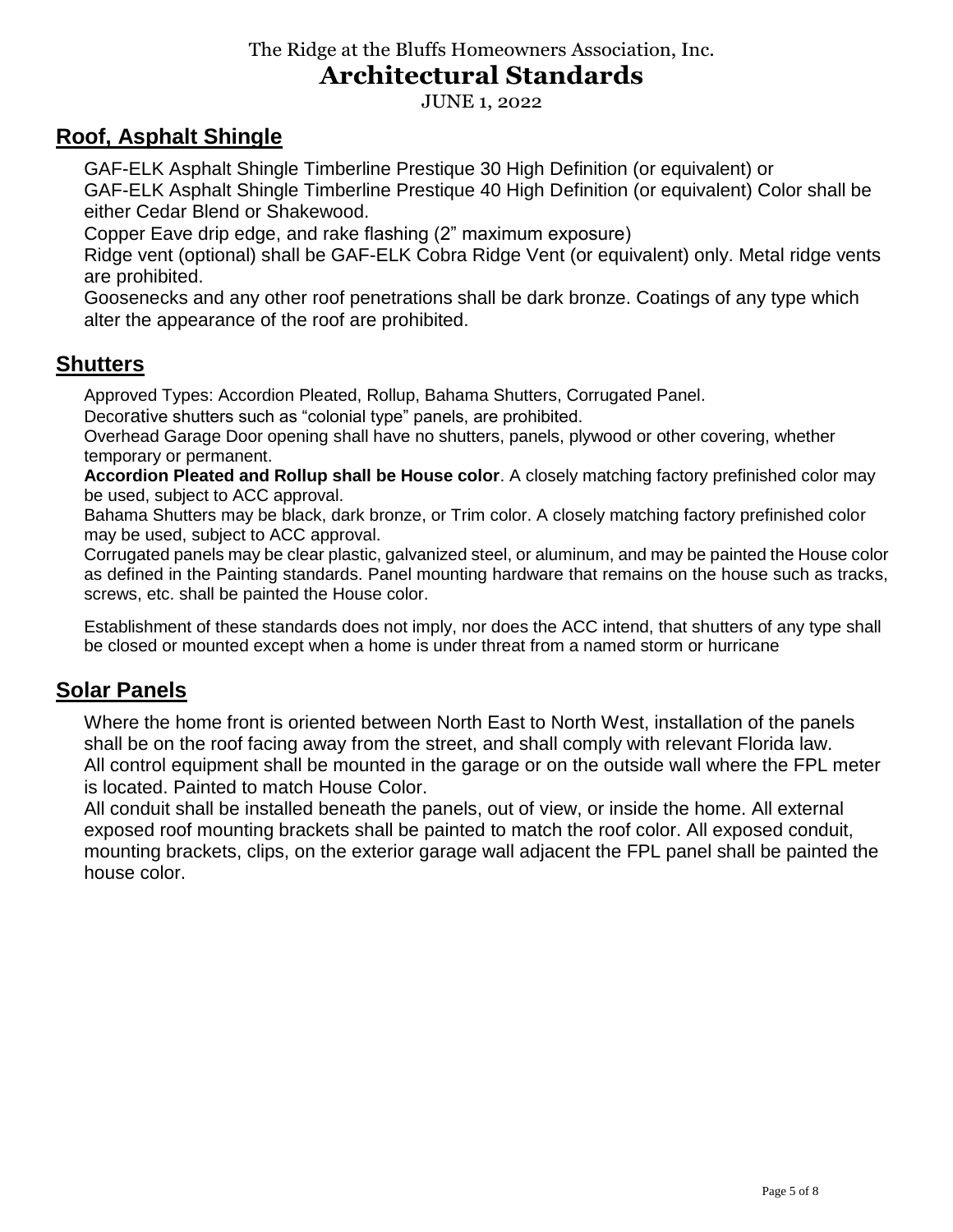## **Architectural Standards**

JUNE 1, 2022

## **Windows, Sliding Patio Doors***,* **and Skylights**

All windows and patio doors shall have the same color frames. Permitted colors are Dark Bronze, White, or Black.

Windows must have VERTICAL mullions and styles, no horizontal elements except the head and rail, with one exception: Single or double hung window may be used only in the original master bedroom window.

Divided or simulated divided lites, aka grids, are not permitted. Multiple sash must be dimensionally equal.

No window of any type whatsoever is permitted on the left side, as viewed from the street, of any house.

Gable windows will be considered for the right side only on a case-by-case basis, subject to ACC approval based on detailed plans, elevations and specifications.

Sliding Patio door replacements will be considered on a case-by-case basis, subject to ACC approval based on detailed plans, elevations and specifications.

Skylights may be flat profile or tube type.

Skylight trim shall be identical to metal roof color, or dark bronze with asphalt shingle roof.

#### **Doors**

Front, Side Entry, Garage, and Storm/Screen Door styles shall be subject to approval by ACC. Garage Overhead Door shall have a light wood grain texture appearance. Garage Overhead Door style shall be either 8 panels wide by 4 panels high (same as original style) or flush finish (smooth no panel profile).

Garage Overhead Door opening shall have no shutters, panels, plywood or other covering, whether temporary or permanent.

Doors shall be painted in accordance with Painting standards. Factory finish is allowed if a close match to house trim color.

Entry Doors: Refer to *Diagram 2*

#### **Generators**

Generators, whether portable or permanent, may be exercised for a maximum of 15 minutes per week, and only between 10am and 4pm.

### **Other Modifications Requiring ACC Approval**

Any modification to the appearance or use of the exterior of the lot, which is not defined elsewhere in these Architectural Standards, also requires approval before modification. Examples include, but are not limited to, *swimming pools, generators, sunrooms, screen enclosures, pergolas, roof ventilators, patios behind side gate and outdoor kitchens.*

### **Oak/Shade Trees**

No oak or shade tree shall be trimmed or removed from any lot without lot owner providing to the ACC a report by a licensed arborist selected by the Association, as to the health of the tree and recommended actions, if any. The cost of such report shall be borne entirely by the homeowner requesting removal. Any application shall include proposed replacement canopy tree (s) which shall be Florida grade shade tree(s) with a minimum height of twelve (12) feet, planted in the ground, and a minimum two and one half (2.5) caliper. In addition to the preceding, all Town of Jupiter and any other applicable regulations shall be met, and at the sole expense of the requesting lot owner.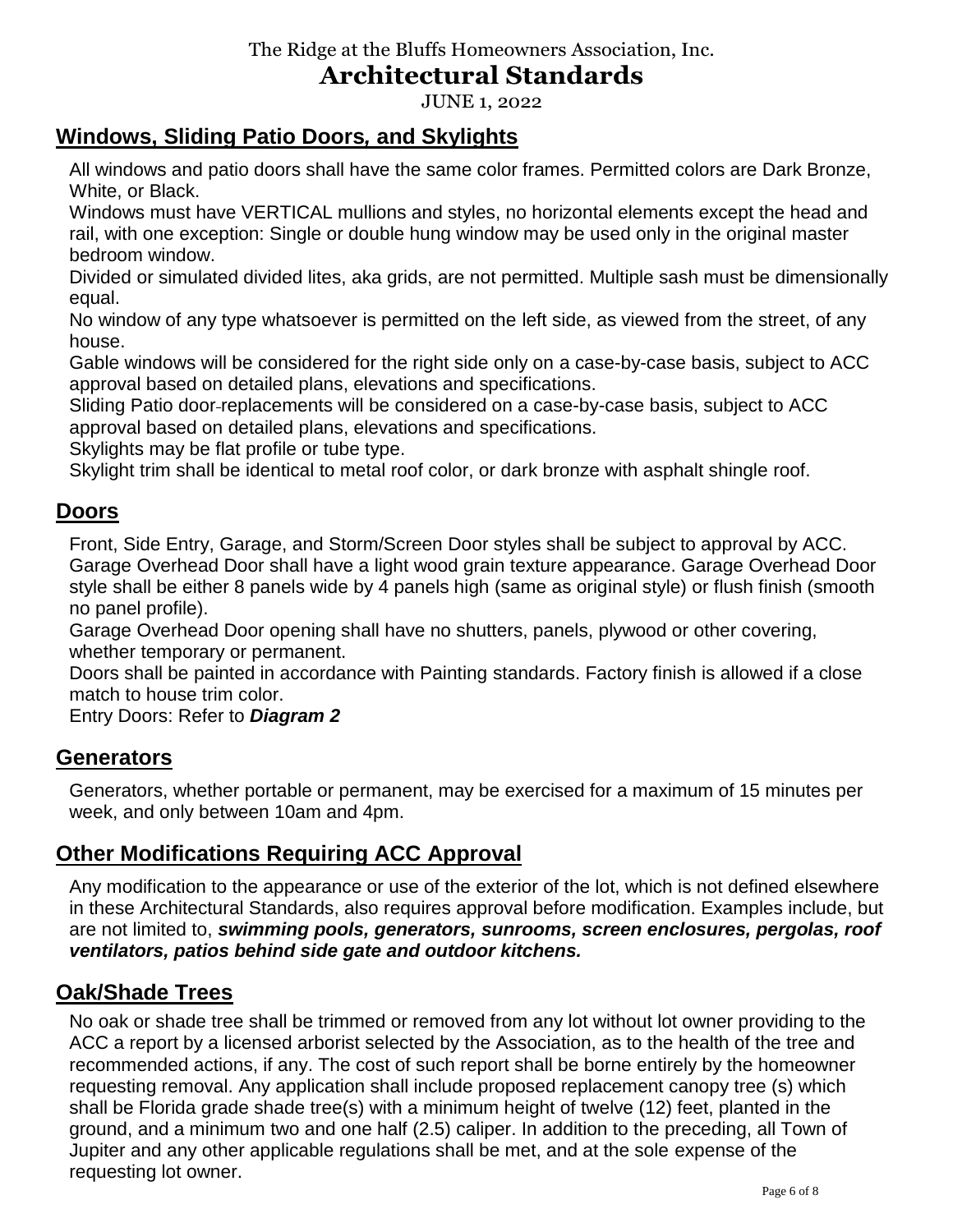## **Architectural Standards**

JUNE 1, 2022

#### **Landscaping Standards**

Plants determined by the Florida Exotic Pest Plant Council or its successor, to be an invasive species in the State of Florida, shall not be permitted on any lot. Fake or faux plants shall not be permitted on any lot.

Due to rodents, fruit bearing plants of any type are not permitted on any lot. Plantings and landscape beds of any type shall be neatly and attractively maintained. Non-toxic Annuals may be planted without application.

Tree trunks shall be at least eight (8) feet from any neighboring house wall.

No part of any limb or frond shall touch or hang over any adjacent house.

Sod areas on front of lot must be at least three (3) feet wide to permit proper mowing.

The area between sidewalk and street shall be sod only. If the lot has no sidewalk, eight (8) feet from the street must be sod.

All stone plant beds on the front of lot shall be enclosed by properly staked rubber or metal edging, except where bordering the house, subject to approval by the Architectural Control Committee.

Shrubs planted in front of A/C unit shall be four (4) feet high or enough to conceal the unit, whichever is higher.

No plantings are permitted between A/C unit and house.

Landscape installations shall not interfere with visibility necessary for safe vehicle operation on any street.